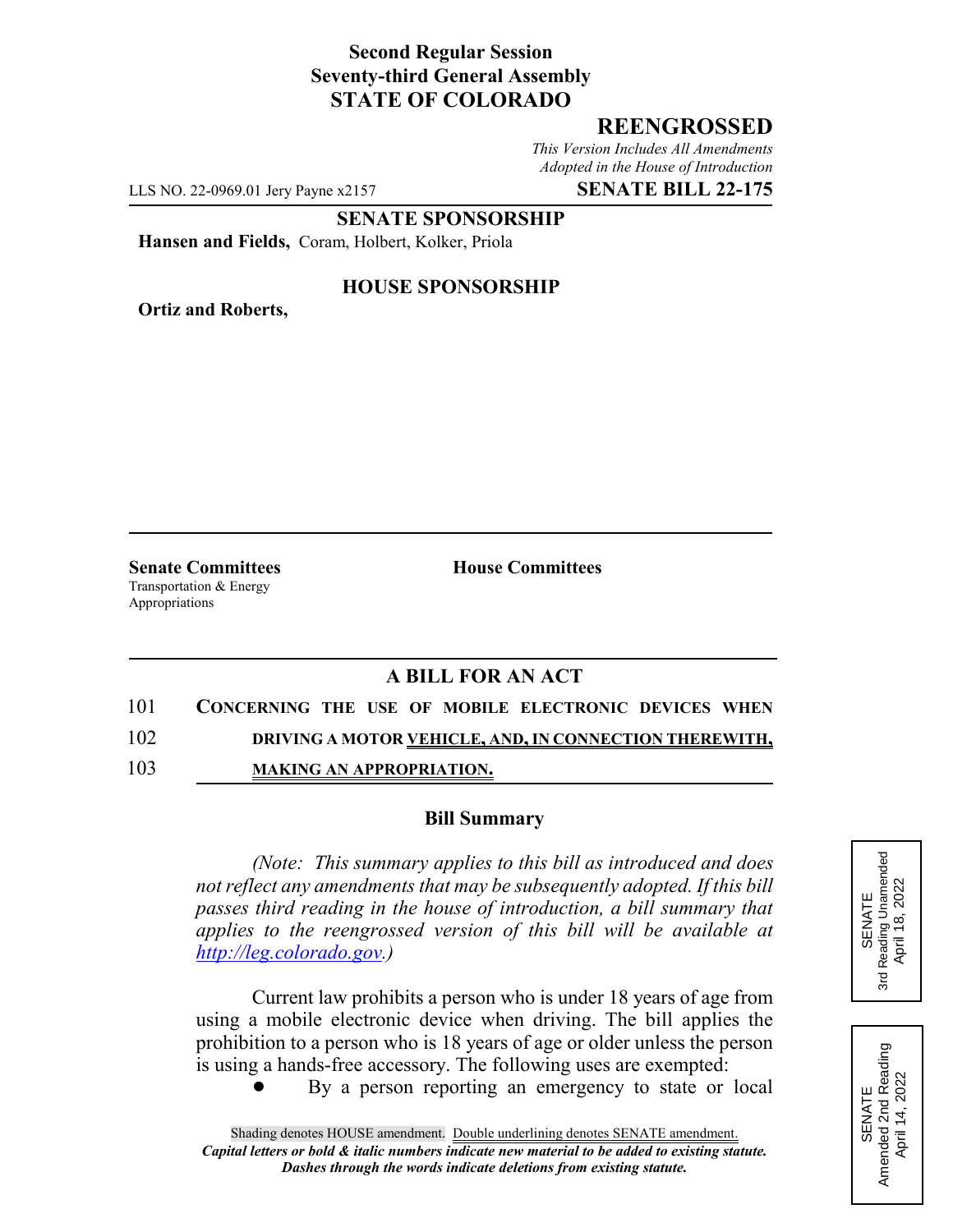authorities;

- By an employee or contractor of a utility services provider when responding to a utility emergency;
- By a person operating a commercial truck when using a mobile data terminal that transmits and receives data;
- By a first responder; or
- By a person in a motor vehicle that is lawfully parked.

The penalties for a violation are:

- For a first offense, \$150 and 2 license suspension points;
- For a second offense within 24 months, \$250 and 3 license suspension points; and
- For a third or subsequent offense within 24 months, \$500 and 4 license suspension points.

It is an affirmative defense to a violation if the defendant has not previously committed a violation, produces proof of purchase of a hands-free accessory, and affirms, under penalty of perjury, that the defendant has not previously claimed this affirmative defense.

Current law requires a peace officer who makes a traffic stop to record the demographic information of the violator, whether a citation has been issued, and the violation cited. The bill clarifies that the peace officer must record whether the bill has been violated.

A peace officer is prohibited from stopping a driver or issuing a citation for a violation of the bill unless the officer visually observes the operator using, holding, or physically supporting with any part of the person's body the mobile electronic device.

The executive director of the department of transportation, in consultation with the chief of the Colorado state patrol, will create a campaign raising public awareness of the requirements of the bill and of the dangers of using mobile electronic devices when driving.

1 *Be it enacted by the General Assembly of the State of Colorado:*

2 **SECTION 1.** In Colorado Revised Statutes, **repeal and reenact,**

- 3 **with amendments,** 42-4-239 as follows:
- 

4 **42-4-239. Use of a mobile electronic device - definitions -**

- 5 **penalty preemption legislative declaration.** (1) AS USED IN THIS
- 6 SECTION, UNLESS THE CONTEXT OTHERWISE REQUIRES:
- 7 (a) "EMERGENCY" MEANS A SITUATION IN WHICH A PERSON:
- 8 (I) HAS REASON TO FEAR FOR THE PERSON'S LIFE OR SAFETY OR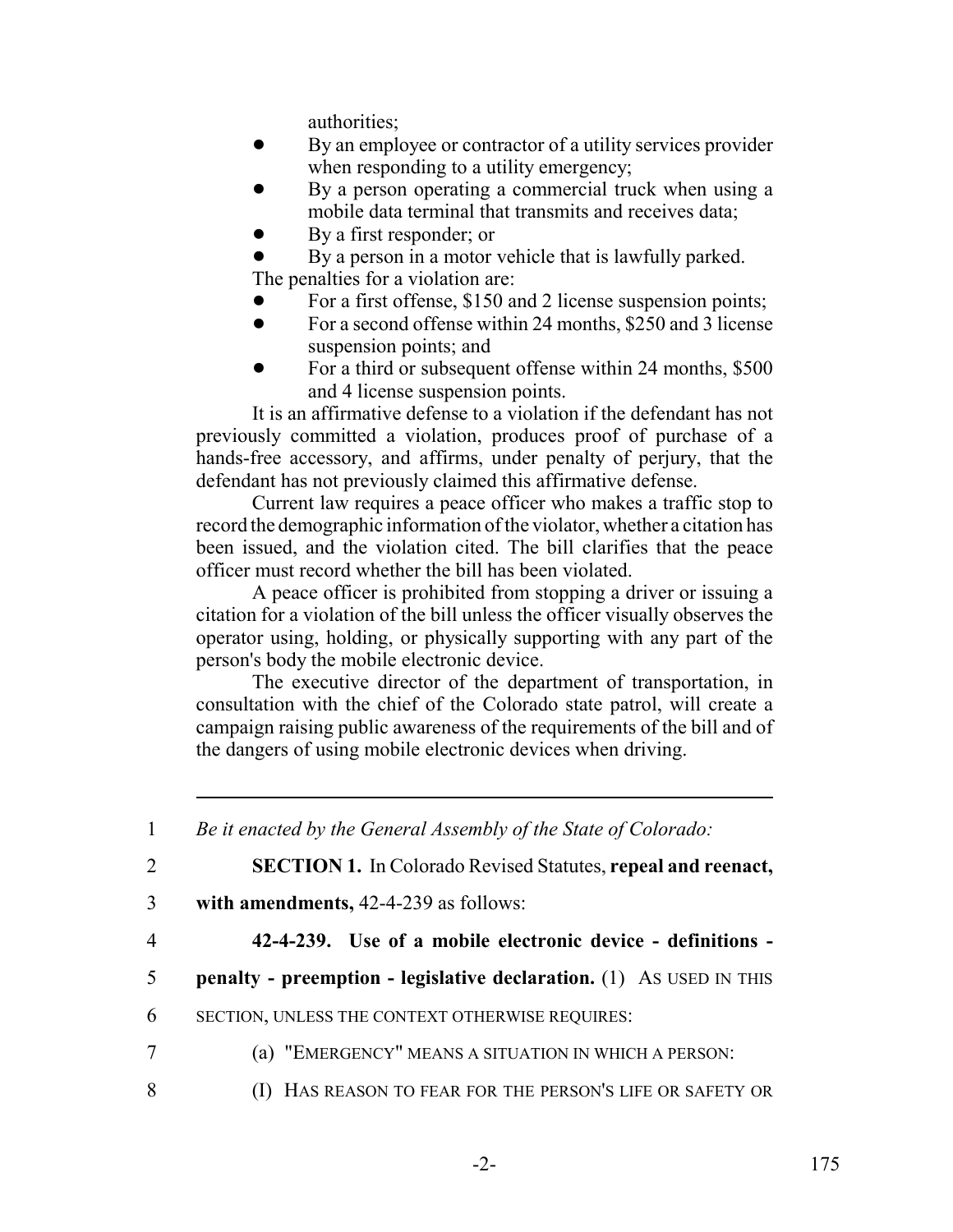BELIEVES THAT A CRIMINAL ACT MAY BE PERPETRATED AGAINST THE PERSON OR ANOTHER PERSON, REQUIRING THE USE OF A MOBILE ELECTRONIC DEVICE WHEN THE PERSON IS DRIVING A MOTOR VEHICLE; OR (II) REPORTS A FIRE, A TRAFFIC ACCIDENT IN WHICH ONE OR MORE INJURIES ARE APPARENT, A SERIOUS ROAD HAZARD, A MEDICAL OR HAZARDOUS MATERIALS EMERGENCY, OR A PERSON WHO IS DRIVING IN A RECKLESS, CARELESS, OR OTHERWISE UNSAFE MANNER.

(b) "FIRST RESPONDER" MEANS:

(I) A PEACE OFFICER, AS DESCRIBED IN SECTION 16-2.5-101;

10 (II) A FIREFIGHTER, AS DEFINED IN SECTION 29-5-203 (10);

 (III) A VOLUNTEER FIREFIGHTER, AS DEFINED IN SECTION  $12 \qquad 31-30-1102 \; (9)(a);$ 

 (IV) AN EMERGENCY MEDICAL SERVICE PROVIDER, AS DEFINED IN SECTION 25-3.5-103 (8); OR

 (V) ANY OTHER PERSON WHO RESPONDS IN A PROFESSIONAL CAPACITY TO A PUBLIC SAFETY EMERGENCY.

 (c) "HANDS-FREE ACCESSORY" MEANS AN ACCESSORY WITH A FEATURE OR FUNCTION THAT ENABLES A PERSON TO USE A MOBILE ELECTRONIC DEVICE WITHOUT USING EITHER HAND, EXCEPT TO ACTIVATE, DEACTIVATE, OR INITIATE THE FEATURE OR FUNCTION WITH A SINGLE TOUCH OR SINGLE SWIPE.

22 (d) (I) "MOBILE ELECTRONIC DEVICE" MEANS A HANDHELD OR PORTABLE ELECTRONIC DEVICE CAPABLE OF PROVIDING VOICE COMMUNICATION BETWEEN TWO OR MORE PERSONS, AMUSEMENT, OR WIRELESS DATA.

(II) "MOBILE ELECTRONIC DEVICE" DOES NOT INCLUDE:

(A) A RADIO, CITIZENS BAND RADIO, OR CITIZENS BAND RADIO

-3- 175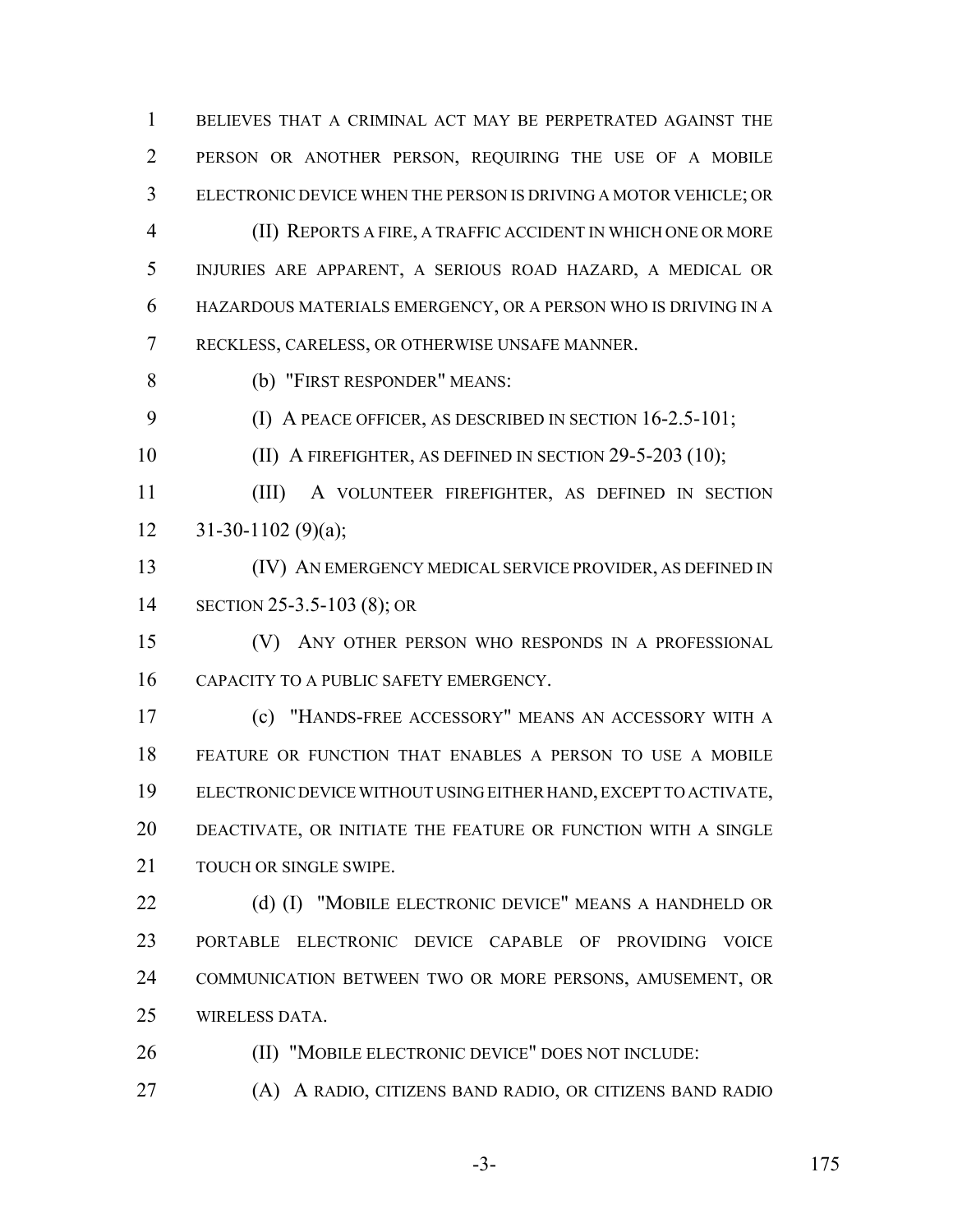HYBRID;

 (B) A COMMERCIAL TWO-WAY RADIO COMMUNICATION DEVICE OR ITS FUNCTIONAL EQUIVALENT;

 (C) A SUBSCRIPTION-BASED EMERGENCY COMMUNICATION DEVICE;

(D) A PRESCRIBED MEDICAL DEVICE;

(E) AN AMATEUR OR HAM RADIO DEVICE; OR

 (F) AN IN-VEHICLE SECURITY, NAVIGATION, COMMUNICATIONS, OR REMOTE DIAGNOSTICS SYSTEM.

(e) "USE" OR "USING" MEANS:

 (I) PHYSICALLY HOLDING OR SUPPORTING A MOBILE ELECTRONIC 12 DEVICE WITH ANY PART OF THE BODY; EXCEPT THAT A PERSON MAY USE AN EARPIECE OR HEADPHONE DEVICE TO CONDUCT A VOICE-BASED COMMUNICATION;

 (II) WATCHING A VIDEO OR MOVIE ON A MOBILE ELECTRONIC DEVICE, OTHER THAN WATCHING DATA RELATED TO THE NAVIGATION OF 17 THE MOTOR VEHICLE; OR

 (III) WRITING, SENDING, OR READING TEXT-BASED COMMUNICATION, INCLUDING A TEXT MESSAGE, INSTANT MESSAGE, E-MAIL, OR INTERNET DATA ON A MOBILE ELECTRONIC DEVICE; EXCEPT THAT TEXT-BASED COMMUNICATION DOES NOT INCLUDE:

**(A) A VOICE-BASED COMMUNICATION THAT IS AUTOMATICALLY**  CONVERTED BY THE MOBILE ELECTRONIC DEVICE TO BE SENT AS A MESSAGE IN WRITTEN FORM; OR

 (B) COMMUNICATION CONCERNING THE NAVIGATION OF A MOTOR VEHICLE.

(2) (a) EXCEPT AS SPECIFIED IN SUBSECTION (2)(b) OF THIS

-4- 175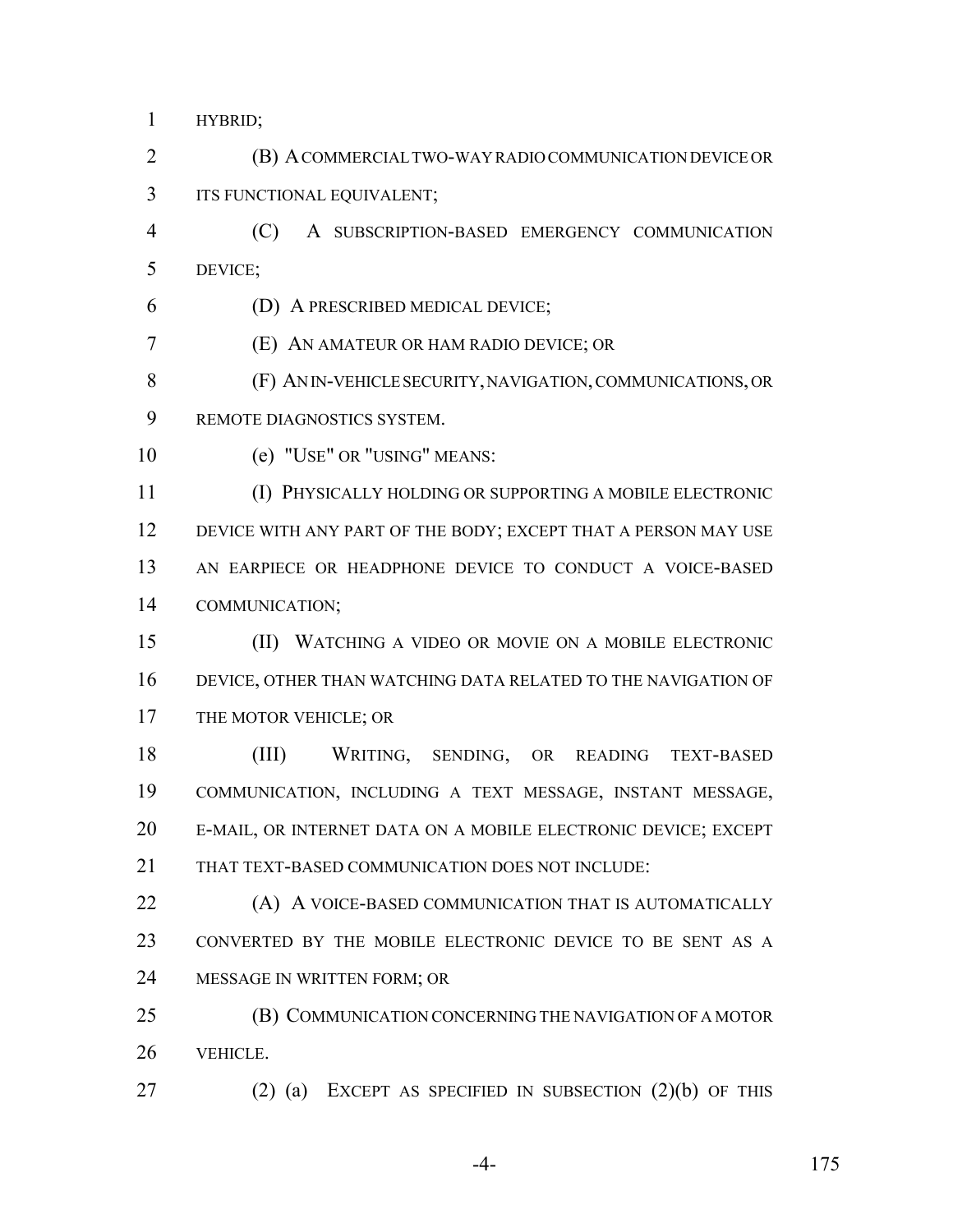- SECTION, A PERSON UNDER EIGHTEEN YEARS OF AGE SHALL NOT DRIVE A
- 2 MOTOR VEHICLE WHEN USING A MOBILE ELECTRONIC DEVICE.
- (b) IT IS NOT A VIOLATION OF THIS SUBSECTION (2) TO USE A MOBILE ELECTRONIC DEVICE:
- (I) TO CONTACT A PUBLIC SAFETY ENTITY; OR
- (II) DURING AN EMERGENCY.
- (3) (a) EXCEPT AS PROVIDED IN SUBSECTION (3)(b) OF THIS SECTION, A PERSON EIGHTEEN YEARS OF AGE OR OLDER SHALL NOT DRIVE A MOTOR VEHICLE WHEN USING A MOBILE ELECTRONIC DEVICE UNLESS THE USE IS THROUGH A HANDS-FREE ACCESSORY.
- (b) IT IS NOT A VIOLATION OF THIS SUBSECTION (3) TO USE A MOBILE ELECTRONIC DEVICE:
- (I) WHEN REPORTING AN EMERGENCY TO STATE OR LOCAL AUTHORITIES;
- (II) WHEN AN EMPLOYEE OR CONTRACTOR OF A UTILITY SERVICES PROVIDER IS ACTING WITHIN THE SCOPE OF THE EMPLOYEE'S OR 17 CONTRACTOR'S DUTIES WHEN RESPONDING TO A UTILITY EMERGENCY;
- 18 (III) WHEN OPERATING A COMMERCIAL TRUCK AND USING A MOBILE DATA TERMINAL THAT TRANSMITS AND RECEIVES DATA;
- 20 (IV) DURING THE PERFORMANCE OF A FIRST RESPONDER'S OFFICIAL DUTIES; OR
- **(V) WHEN IN A MOTOR VEHICLE THAT IS** PARKED.
- 23 (4) (a) EXCEPT AS PROVIDED FOR IN SUBSECTION (4)(b) OF THIS 24 SECTION, A PERSON WHO VIOLATES THIS SECTION COMMITS A CLASS A 25 TRAFFIC INFRACTION. UPON CONVICTION, THE COURT SHALL ASSESS:
- 26 (I) A FINE OF SEVENTY-FIVE DOLLARS IF THE DEFENDANT HAS NOT VIOLATED THIS SECTION WITHIN THE IMMEDIATELY PRECEDING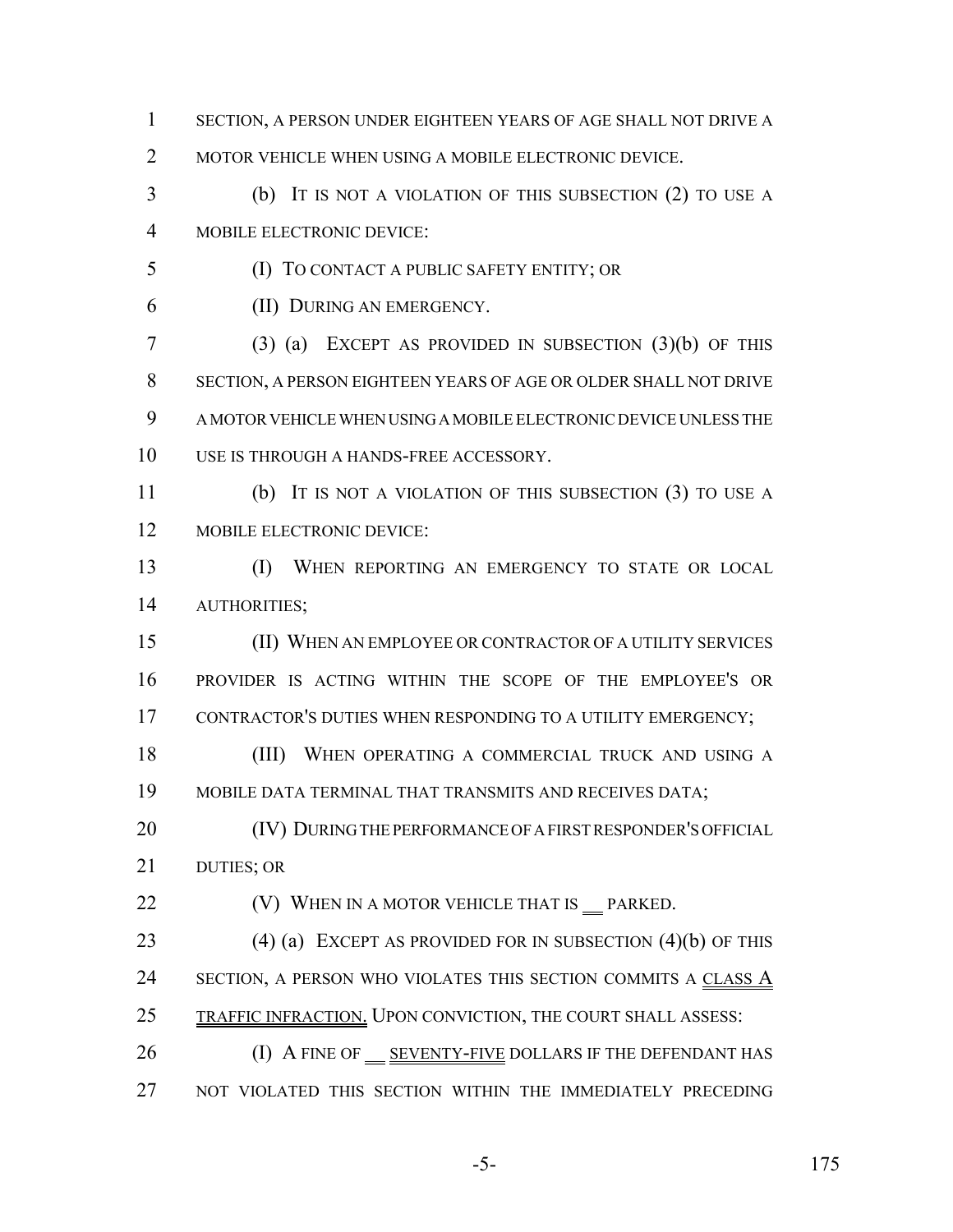TWENTY-FOUR MONTHS, AS MEASURED FROM THE DATE OF ANY PREVIOUS 2 CONVICTION TO THE DATE OF THE CURRENT CONVICTION;

3 (II) A FINE OF <u>ONE HUNDRED FIFTY</u> DOLLARS FOR A SECOND CONVICTION WITHIN THE IMMEDIATELY PRECEDING TWENTY-FOUR MONTHS, AS MEASURED FROM THE DATE OF ANY PREVIOUS CONVICTION TO THE DATE OF THE CURRENT CONVICTION; AND (III) A FINE OF TWO HUNDRED FIFTY DOLLARS FOR A THIRD OR SUBSEQUENT CONVICTION WITHIN THE IMMEDIATELY PRECEDING TWENTY-FOUR MONTHS, AS MEASURED FROM THE DATE OF THE FIRST PREVIOUS CONVICTION TO THE DATE OF THE CURRENT CONVICTION. (b) (I) A PERSON CHARGED WITH VIOLATING SUBSECTION (3)(a) OF THIS SECTION SHALL NOT BE CONVICTED IF THE PERSON: (A) PRODUCES A HANDS-FREE ACCESSORY OR PROOF OF PURCHASE 14 OF A HANDS-FREE ACCESSORY; AND (B) AFFIRMS UNDER PENALTY OF PERJURY THAT THE DEFENDANT HAS NOT PREVIOUSLY HAD A CHARGE DISMISSED UNDER THIS SUBSECTION (4)(b).

18 (II) THE COURT CLERK MAY DISMISS THE CHARGE IF THE CLERK VERIFIES THAT THE PERSON HAS COMPLIED WITH BOTH SUBSECTIONS 20  $(4)(b)(I)(A)$  AND  $(4)(b)(I)(B)$  OF THIS SECTION.

 (c) THIS SECTION DOES NOT APPLY TO A PERSON WITH A COMMERCIAL DRIVER'S LICENSE WHO IS OPERATING A COMMERCIAL VEHICLE.

 (5) (a) WHEN A PEACE OFFICER ISSUES A CITATION FOR A VIOLATION OF THIS SECTION, THE PEACE OFFICER SHALL, WHEN COMPLYING WITH SECTION 24-31-309 (3.5), RECORD THAT THE PERSON WAS ISSUED A CITATION FOR A VIOLATION OF THIS SECTION.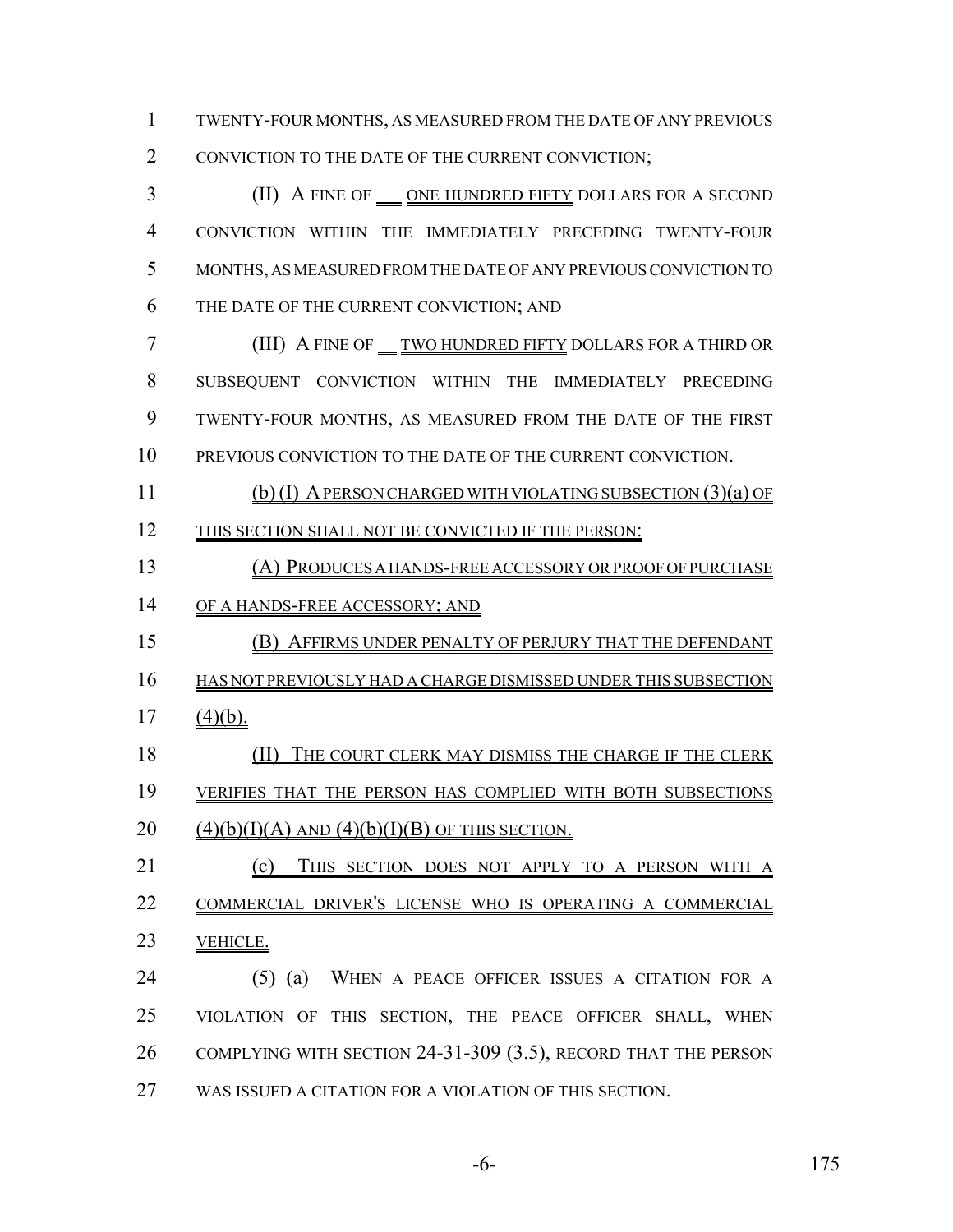(b) A PEACE OFFICER SHALL NOT STOP A DRIVER OR ISSUE THE DRIVER A CITATION FOR A VIOLATION OF THIS SECTION UNLESS THE OFFICER VISUALLY OBSERVES THE DRIVER USING THE MOBILE ELECTRONIC DEVICE. (6) THIS SECTION DOES NOT AUTHORIZE THE SEIZURE AND FORFEITURE OF A WIRELESS TELEPHONE, UNLESS OTHERWISE PROVIDED BY

 LAW. PRIOR TO REQUESTING CONSENT TO SEARCH A MOBILE ELECTRONIC DEVICE AS PART OF AN INVESTIGATION OF A VIOLATION OF THIS SECTION, 9 A PEACE OFFICER SHALL COMPLY WITH THE REQUIREMENTS OF SECTION

16-3-310.

 **SECTION 2.** In Colorado Revised Statutes, **add** 43-1-131 as follows:

 **43-1-131. Mobile electronic device education - repeal.** (1) BY 14 OCTOBER 1, 2022, THE EXECUTIVE DIRECTOR OR THE EXECUTIVE DIRECTOR'S DESIGNEE SHALL, IN CONSULTATION WITH THE CHIEF OF THE COLORADO STATE PATROL, CREATE A CAMPAIGN RAISING PUBLIC AWARENESS OF THE REQUIREMENTS OF SECTION 42-4-239 AND OF THE DANGERS OF USING MOBILE ELECTRONIC DEVICES WHEN DRIVING.

(2) THIS SECTION IS REPEALED, EFFECTIVE JULY 1, 2024.

 **SECTION 3.** In Colorado Revised Statutes, 42-2-127, **amend** 21 (5)(ji) and (5)(ji.5); and **add** (5)(ji.7) as follows:

 **42-2-127. Authority to suspend license - to deny license - type of conviction - points.** (5) Point system schedule:

| 24 | Type of conviction                                               | Points |
|----|------------------------------------------------------------------|--------|
| 25 | (ii) A violation of section 42-4-239 $(2)$ IF THE PERSON HAS NOT |        |
| 26 | BEEN CONVICTED OF THE SAME VIOLATION WITHIN THE IMMEDIATELY      |        |
| 27 |                                                                  |        |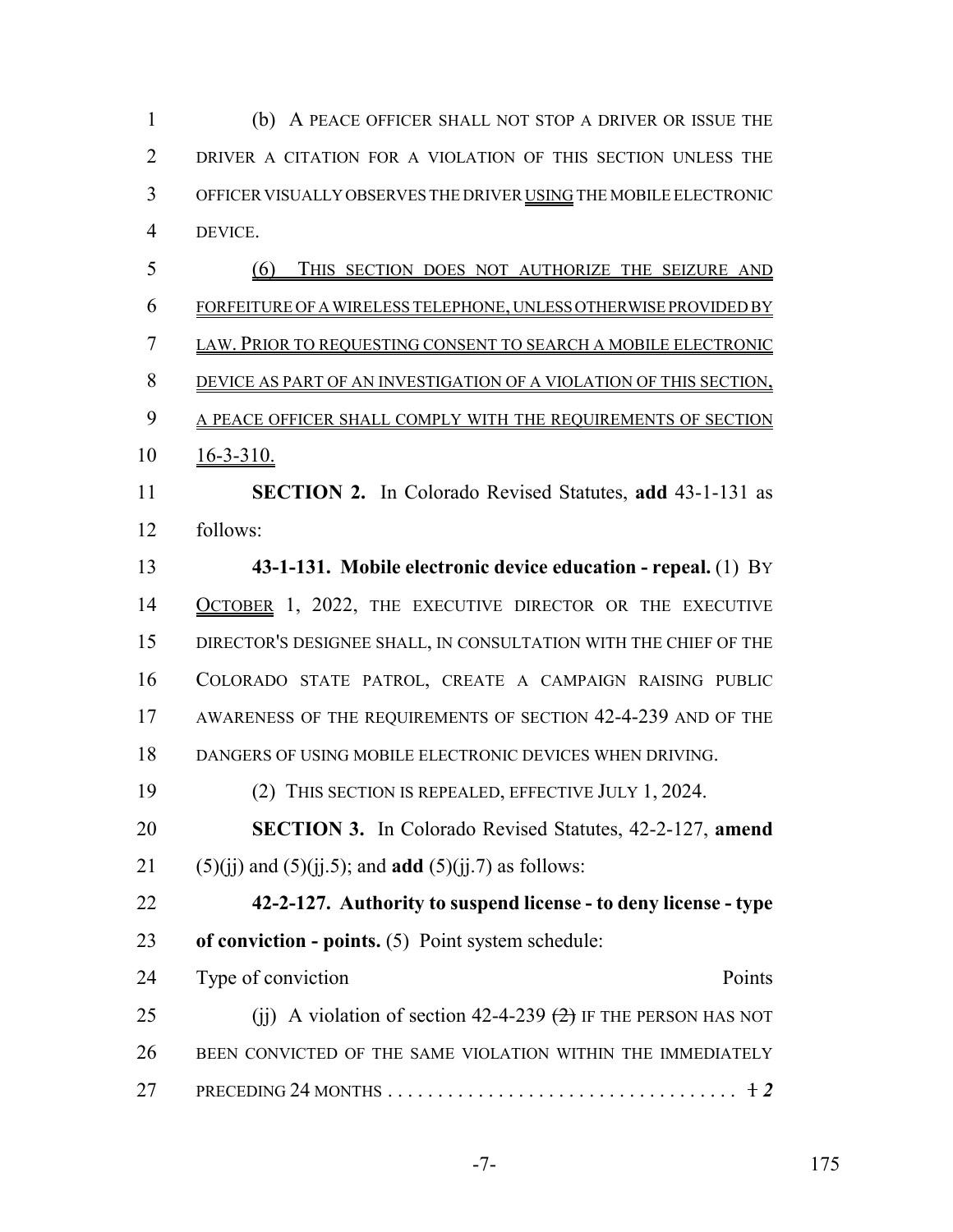| $\mathbf{1}$   | A SECOND violation of section 42-4-239 WITHIN THE<br>(ij.5)                                          |  |  |  |  |
|----------------|------------------------------------------------------------------------------------------------------|--|--|--|--|
| $\overline{2}$ |                                                                                                      |  |  |  |  |
| 3              | (ii.7) A THIRD OR SUBSEQUENT VIOLATION OF SECTION 42-4-239                                           |  |  |  |  |
| 4              | WITHIN THE IMMEDIATELY PRECEDING 24 MONTHS. 4                                                        |  |  |  |  |
| 5              | <b>SECTION 4.</b> In Colorado Revised Statutes, 42-4-1701, amend                                     |  |  |  |  |
| 6              | $(4)(a)(I)(P)$ as follows:                                                                           |  |  |  |  |
| 7              | 42-4-1701. Traffic offenses and infractions classified -                                             |  |  |  |  |
| 8              | <u>penalties - penalty and surcharge schedule - repeal. (4) (a) (I) Except</u>                       |  |  |  |  |
| 9              | as provided in subsection $(5)(c)$ of this section, every person who is                              |  |  |  |  |
| 10             | convicted of, who admits liability for, or against whom a judgment is                                |  |  |  |  |
| 11             | entered for a violation of this title 42 to which subsection $(5)(a)$ or $(5)(b)$                    |  |  |  |  |
| 12             | of this section applies shall be fined or penalized and have a surcharge                             |  |  |  |  |
| 13             | <u>levied in accordance with sections <math>24-4.1-119</math> (1)(f) and <math>24-4.2-104</math></u> |  |  |  |  |
| 14             | $(1)(b)(I)$ , in accordance with the penalty and surcharge schedule set forth                        |  |  |  |  |
| 15             | in subsections $(4)(a)(I)(A)$ to $(4)(a)(I)(S)$ of this section; or, if no penalty                   |  |  |  |  |
| 16             | or surcharge is specified in the schedule, the penalty for class A and class                         |  |  |  |  |
| 17             | B traffic infractions is fifteen dollars, and the surcharge is four dollars.                         |  |  |  |  |
| 18             | These penalties and surcharges apply whether the defendant                                           |  |  |  |  |
| 19             | acknowledges the defendant's guilt or liability in accordance with the                               |  |  |  |  |
| 20             | procedure set forth by subsection $(5)(a)$ of this section, is found guilty by                       |  |  |  |  |
| 21             | a court of competent jurisdiction, or has judgment entered against the                               |  |  |  |  |
| 22             | defendant by a county court magistrate. Penalties and surcharges for                                 |  |  |  |  |
| 23             | violating specific sections are as follows:                                                          |  |  |  |  |
| 24             | <b>Section Violated</b><br><b>Penalty</b><br><b>Surcharge</b>                                        |  |  |  |  |
| 25             | (P) Offenses by persons controlling vehicles:                                                        |  |  |  |  |
| 26             | <u>42-4-239 <del>(5)(a)</del></u> FIRST OFFENSE                                                      |  |  |  |  |
| 27             | WITHIN THE IMMEDIATELY PRECEDING                                                                     |  |  |  |  |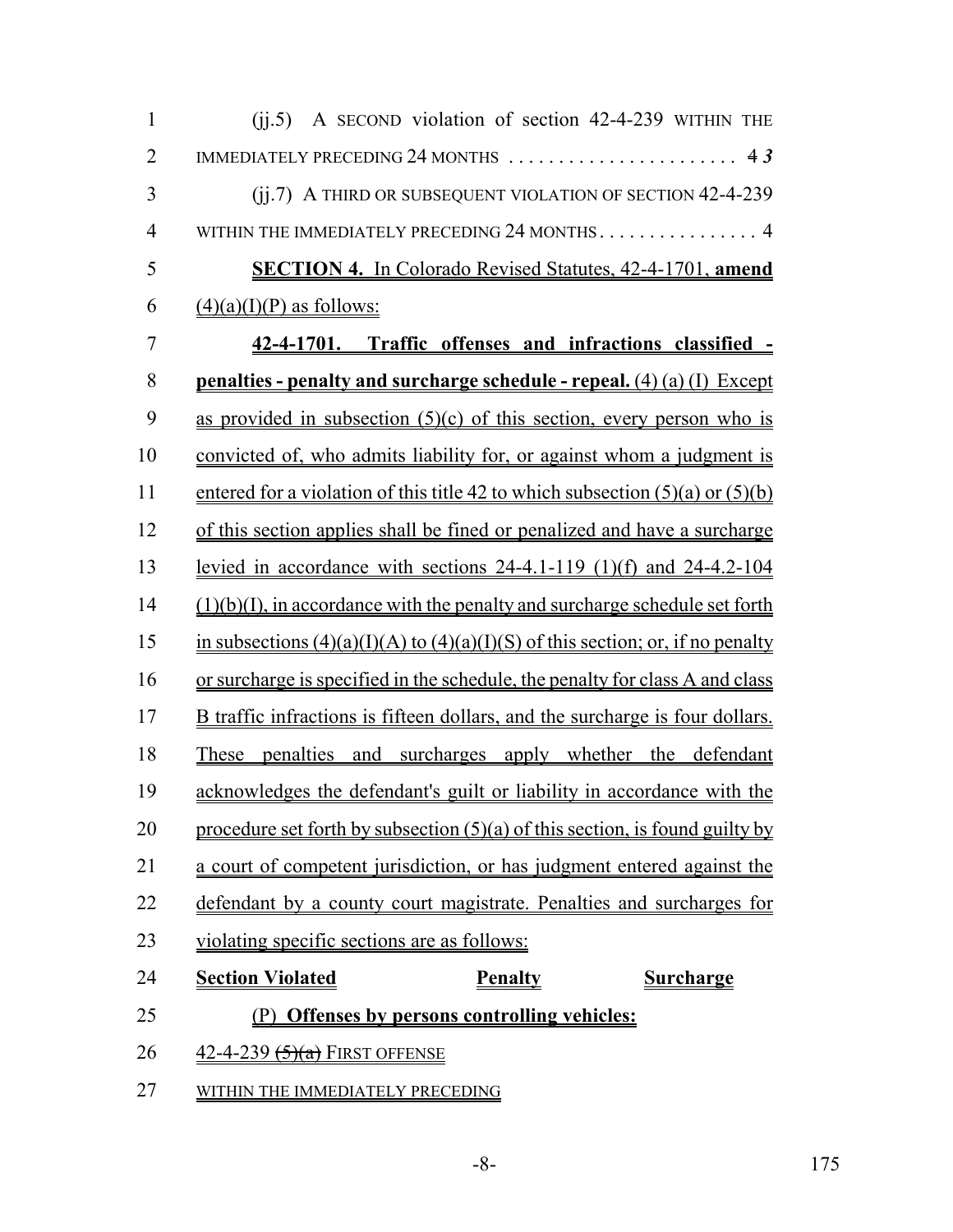| $\mathbf{1}$   | <b>TWENTY-FOUR MONTHS</b>                                                     | \$50.0075.00             | \$6.0010.00 |  |  |
|----------------|-------------------------------------------------------------------------------|--------------------------|-------------|--|--|
| $\overline{2}$ | $42-4-239$ $(5)(b)$ Second offense                                            |                          |             |  |  |
| 3              | WITHIN THE IMMEDIATELY PRECEDING                                              |                          |             |  |  |
| $\overline{4}$ | <b>TWENTY-FOUR MONTHS</b>                                                     | $\frac{100.00}{150.00}$  | 6.0010.00   |  |  |
| 5              | 42-4-239 (5.5) THIRD OFFENSE                                                  |                          |             |  |  |
| 6              | WITHIN THE IMMEDIATELY PRECEDING                                              |                          |             |  |  |
| 7              | <b>TWENTY-FOUR MONTHS</b>                                                     | <del>300.00</del> 250.00 | 6.0010.00   |  |  |
| 8              | 42-4-1704                                                                     | 15.00                    | 6.00        |  |  |
| 9              | <b>SECTION 5. Appropriation.</b> (1) For the 2022-23 state fiscal             |                          |             |  |  |
| 10             | year, \$23,941 is appropriated to the department of revenue. This             |                          |             |  |  |
| 11             | appropriation is from the Colorado DRIVES Vehicle Services Account            |                          |             |  |  |
| 12             | in the Highway Users Tax Fund created in section $42-1-211$ $(2)(b)(I)$ ,     |                          |             |  |  |
| 13             | C.R.S. To implement this act, the department may use this appropriation       |                          |             |  |  |
| 14             | as follows:                                                                   |                          |             |  |  |
| 15             | (a) \$18,900 for DRIVES maintenance and support;                              |                          |             |  |  |
| 16             | (b) \$3,168 for the purchase of information technology services;              |                          |             |  |  |
| 17             | and                                                                           |                          |             |  |  |
| 18             | (c) \$1,873 for use by the executive director's office for personal           |                          |             |  |  |
| 19             | services.                                                                     |                          |             |  |  |
| 20             | $(2)$ For the 2022-23 state fiscal year, \$3,168 is appropriated to the       |                          |             |  |  |
| 21             | office of the governor for use by the office of information technology.       |                          |             |  |  |
| 22             | This appropriation is from reappropriated funds received from the             |                          |             |  |  |
| 23             | department of revenue under subsection (1)(b) of this section. To             |                          |             |  |  |
| 24             | implement this act, the office may use this appropriation to provide          |                          |             |  |  |
| 25             | information technology services for the department of revenue.                |                          |             |  |  |
| 26             | <b>SECTION 6.</b> Act subject to petition - effective date -                  |                          |             |  |  |
| 27             | applicability. $(1)$ This act takes effect at 12:01 a.m. on the day following |                          |             |  |  |

-9- 175